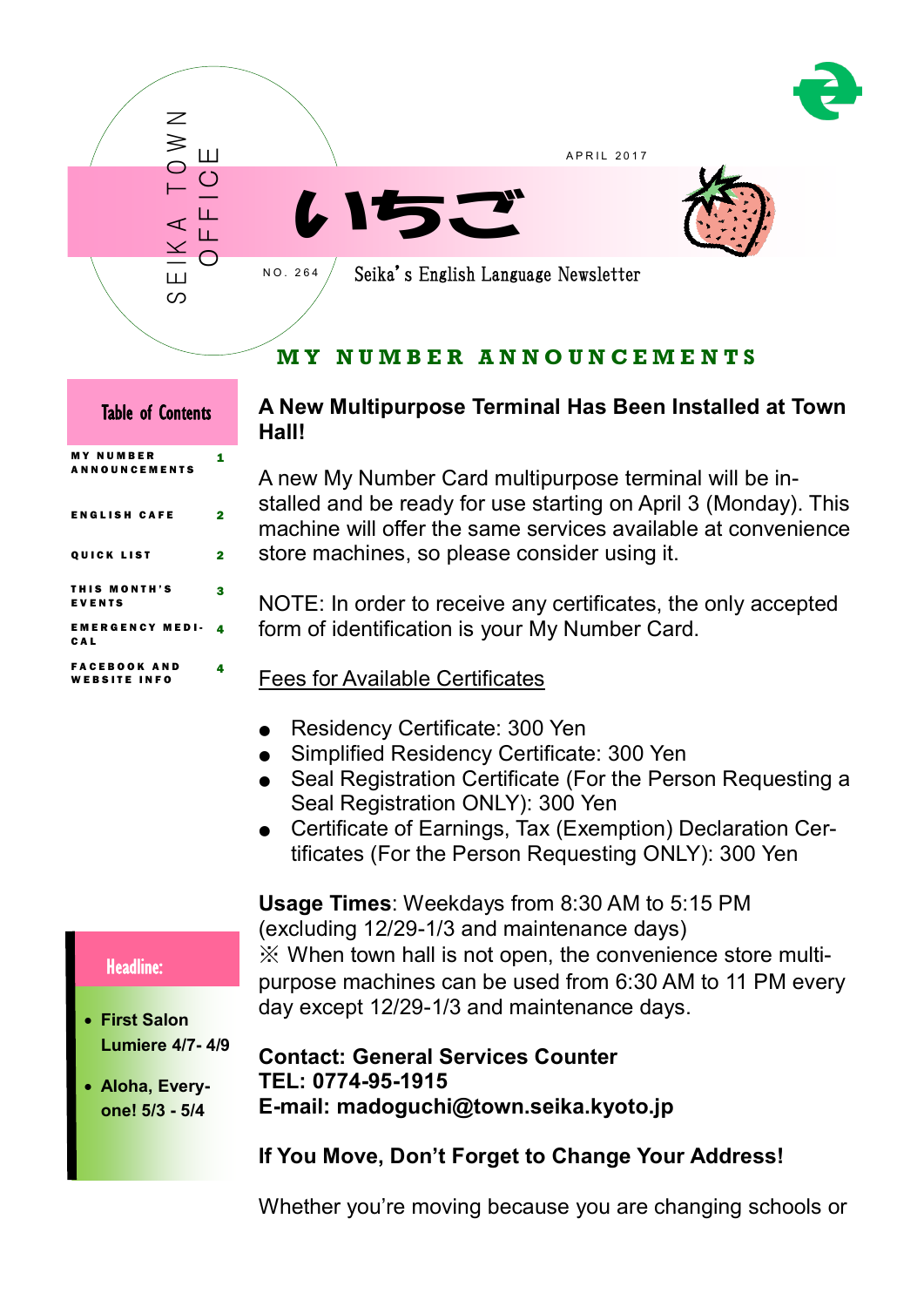## いちご Page 2 とのこと Page 2 とのこと こうしょうかい こうしょうかい Page 2



have a new job, as a general rule your legal address is the same as the address at which you live. Changing this is particular important for residency certificates, which is necessary to receive some administrative services. So if you move, don't forget to change your address on record.

# **My Number Holiday Reception Window**

On the fourth Sunday of every month from 9AM-12PM and 1PM-4:45PM, there will be a holiday reception counter for My Number Card applications at the My Number Card special reception counter on the second floor of Seika Town Hall. This is only for those who have received the My Number notification card. A reservation is required and must be made when Seika Town Hall is open. NOTE: The schedule may change due to maintenance or other circumstances.

**Contact: General Services Counter TEL: 0774-95-1915 E-mail: madoguchi@town.seika.kyoto.jp**

# **E N G L I S H C A F E**

When: April 9 (Sun), 10:00 AM to 12:00 PM

Where: Mukunoki Center Classroom, 3rd Floor

Details: Watch an English presentation, freely speak in English, listen to music, sing songs and enjoy meeting other people. Foreign participants are welcome! Cost: 500 Yen (Bring your own drink and snacks)

※No reservation required, just show up

Contact Info: Seika Global Network Representative Wakita TEL: 090-2191-9864

## **Q U I C K L I S T**

| Hello and welcome to the Quick List! Each<br>week we will present a short list of vocabulary<br>that you can quickly put to use in daily life.                 | 1. 郵送 ― ゆうそう ― mailing (a letter, etc.)<br>2. 手紙 ― てがみ ― letter<br>3. ハガキ – postcard<br>4. 封筒 ー ふうとう ー envelope |  |
|----------------------------------------------------------------------------------------------------------------------------------------------------------------|-----------------------------------------------------------------------------------------------------------------|--|
| This Week's Theme: The Post Office                                                                                                                             | 5. 切手 ー きって ー postage stamp<br>6. 小包 – こづつみ – package<br>7. 書留 ー かきとめ ー registered mail                         |  |
| Please send me feedback! Is this list at a good<br>level? Too hard? Too easy? Also, if you have<br>topic suggestions please tell me what you want<br>to learn! | 8. 着払い ー ちゃくばらい ー payment on delivery<br>9. チラシ ー flyer<br>10. 広告 ー こうこく ー advertisement                        |  |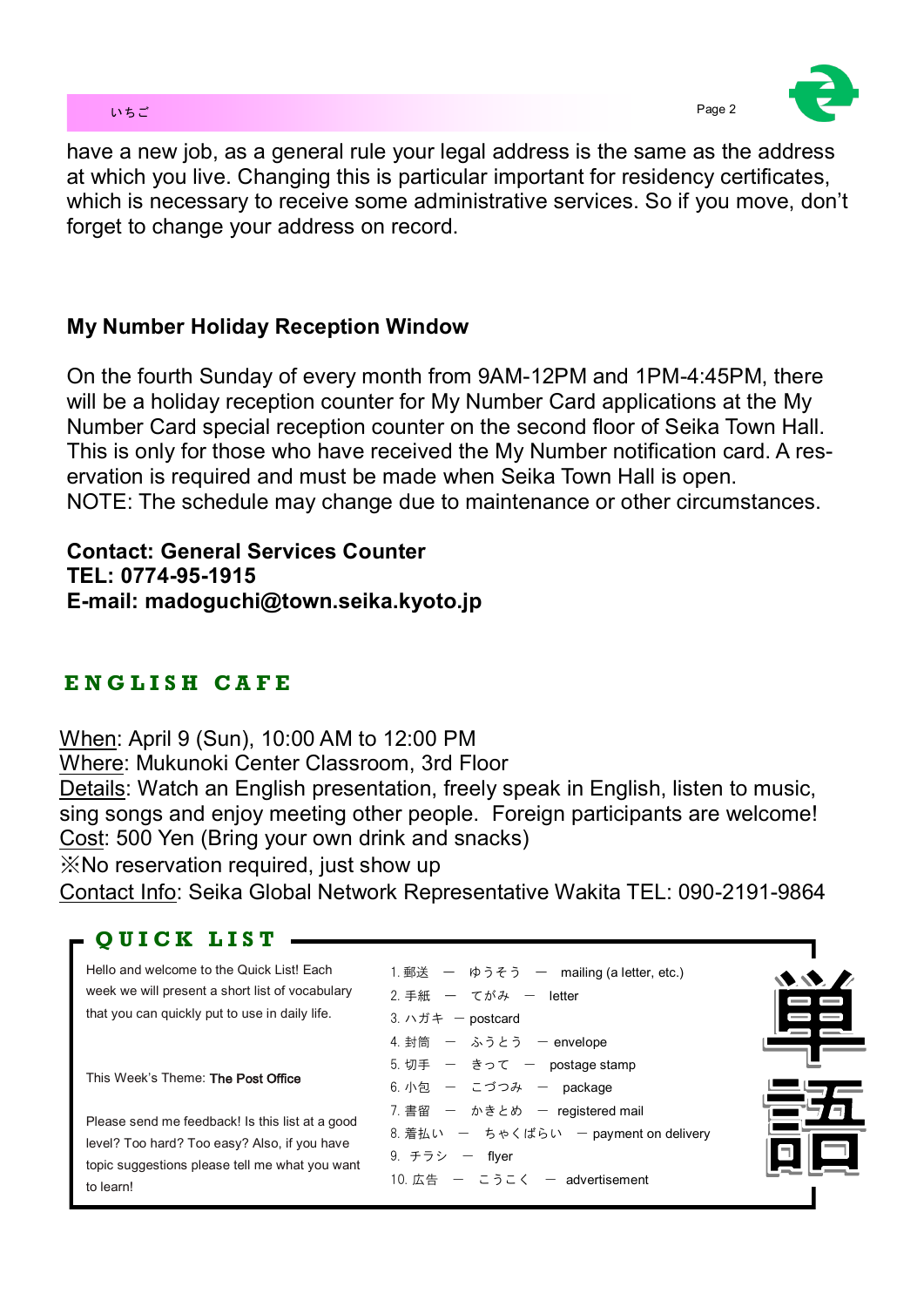

## THIS MONTH'S EVENTS

| Day                                                                                                           | <b>Time</b>     | <b>Details</b>                                  | Place                       |  |
|---------------------------------------------------------------------------------------------------------------|-----------------|-------------------------------------------------|-----------------------------|--|
| First Salon Lumiere: Japanese and French<br>Apr. $7 -$ Apr. 9<br>10:00 - 17:00<br>Modern Art Exhibit in Kyoto |                 | Suikeien, Kangetsuro, Tsuki-no-<br>Niwa Gallery |                             |  |
| May 3 — May 4                                                                                                 | $10:00 - 16:00$ | Aloha, Everyone! Hawaiian Festival 2017         | Keihanna Commemorative Park |  |

| Mukunoki Center |                 |                         |  |
|-----------------|-----------------|-------------------------|--|
| Day             | Time            | <b>Details</b>          |  |
| 4/12 (Wed)      | 15:00 - 17:00   | <b>Table Tennis Day</b> |  |
| 4/19 (Wed)      | 15:00 - 17:00   | <b>Table Tennis Day</b> |  |
| $4/23$ (Sun)    | $9:00 - 12:00$  | Smile Sports Arena      |  |
| 4/26 (Wed)      |                 | Closed                  |  |
| 5/10 (Wed)      | $15:00 - 17:00$ | <b>Table Tennis Day</b> |  |

| <b>Health Center</b> |           |                                |
|----------------------|-----------|--------------------------------|
| Day                  | Time      | <b>Details</b>                 |
| 4/12 (Wed)           | $13:00 -$ | 3.5 Yr-Old Health Checkup      |
| 4/14 (Fri)           | $13:00 -$ | 1.5 Yr-Old Health Checkup      |
| 4/17 (Mon)           | $13:00 -$ | 2 Yr-Old Dental Health Checkup |
| 4/25 (Tues)          | $13:00 -$ | $9 \sim 10$ Month-Old Checkup  |
| 4/26 (Wed)           | $13:00 -$ | $3 \sim 4$ Month-Old Checkup   |
| 5/9 (Tues)           | $13:00 -$ | 3.5 Yr-Old Health Checkup      |

## **E V E N T S**

## **First Salon Lumiere: Japanese and French Modern Art Exhibit in Kyoto**

When: April 7 (Fri) - April 9 (Sun), 10 AM—5PM (until 4PM on 4/9)

Where: Suikeien, Kangetsurobashi, Tuski-no-Niwa Gallery Admission: Admission fee to Suikeien

Details: This art exhibit brings together art made by twenty different Japanese and French modern artists. Come by and enjoy their works on exhibition.

## **Aloha, Everyone! Hawaiian Festival 2017**

When: May 3rd (Wed) and May 4th (Thurs), 10 AM to 4 PM Where: Keihanna Commemorative Park, Grass Field (Shibafu Hiroba)

Details: See the grassy field at Keihanna Commemorative Park transformed into a Hawaiian landscape with easygoing music and the gorgeous hula dance. There will be Hawaiian goods and food as well, so look forward to that! NOTE: In the event of rain, the festival will be postponed to May 5 (Fri).

#### **K E I H A N N A S M A L L C O N C E R T**

## In The Atrium Lobby

Date: ① April 12 (Wed) ② April 26 (Wed) Time: 12:15 PM - 12:45 PM Songs: ① Astor Piazzola, "Histoire du Tango" (Marimba and Saxophone) ② Claude Debussy, "Selections from *Estampes*" (Piano) Contact: Keihanna Plaza Puchi Concert Committee TEL: 0774-95-3361 WEBSITE: https://www.keihannaplaza.co.jp/event/concert/